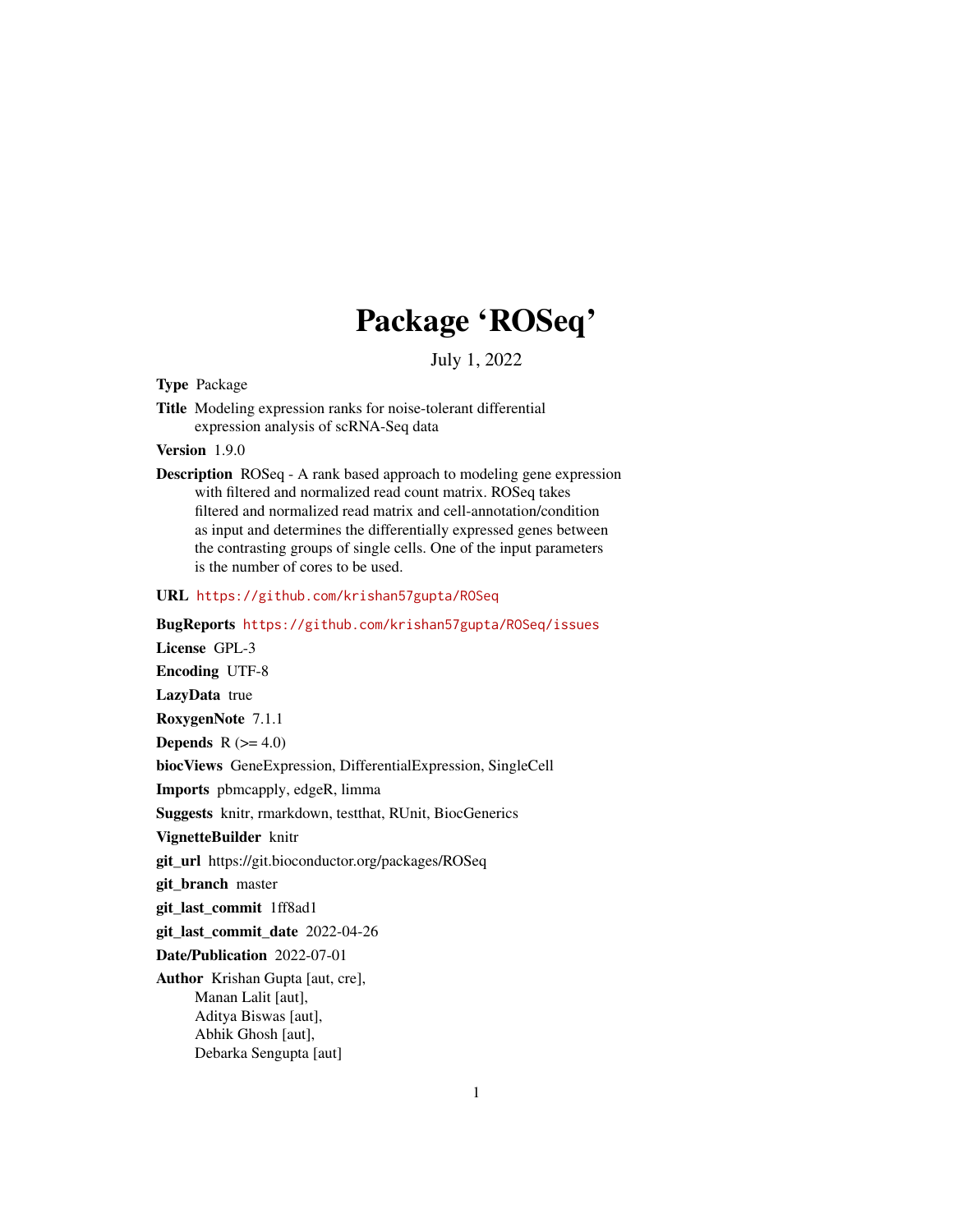<span id="page-1-0"></span>Maintainer Krishan Gupta <krishang@iiitd.ac.in>

# R topics documented:

|       | findParams                                                                                                                                                                                                                                 | -3             |
|-------|--------------------------------------------------------------------------------------------------------------------------------------------------------------------------------------------------------------------------------------------|----------------|
|       |                                                                                                                                                                                                                                            | $\overline{4}$ |
|       |                                                                                                                                                                                                                                            | $\overline{4}$ |
|       |                                                                                                                                                                                                                                            | -5             |
|       | getdu1db<br>and the contract of the contract of the contract of the contract of the contract of the contract of the contract of the contract of the contract of the contract of the contract of the contract of the contract of the contra | -5             |
|       |                                                                                                                                                                                                                                            | -6             |
|       |                                                                                                                                                                                                                                            | -6             |
|       |                                                                                                                                                                                                                                            | -7             |
|       |                                                                                                                                                                                                                                            | $\overline{7}$ |
|       |                                                                                                                                                                                                                                            | - 8            |
|       | getu1                                                                                                                                                                                                                                      | -8             |
|       | getu <sub>2</sub>                                                                                                                                                                                                                          |                |
|       |                                                                                                                                                                                                                                            |                |
|       |                                                                                                                                                                                                                                            |                |
|       |                                                                                                                                                                                                                                            |                |
|       |                                                                                                                                                                                                                                            |                |
|       |                                                                                                                                                                                                                                            |                |
|       |                                                                                                                                                                                                                                            |                |
| Index |                                                                                                                                                                                                                                            | 14             |

computeDEG *Computes differential expression for the gene in question, by comparing the optimal parameters for sub-populations one and two*

# Description

Uses the (asymptotically) optimum two-sample Wald test based on the MLE of the parameters and its asymptotic variances given by the inverse of the Fisher information matrix

# Usage

```
computeDEG(results_1, results_2)
```
# Arguments

| results 1 | A vector corresponding to sub-population one and containing 5 values (a, b, A,<br>number of bins, $R2$ ) |
|-----------|----------------------------------------------------------------------------------------------------------|
| results 2 | A vector corresponding to sub-population two and containing 5 values (a, b, A,<br>number of bins, $R2$ ) |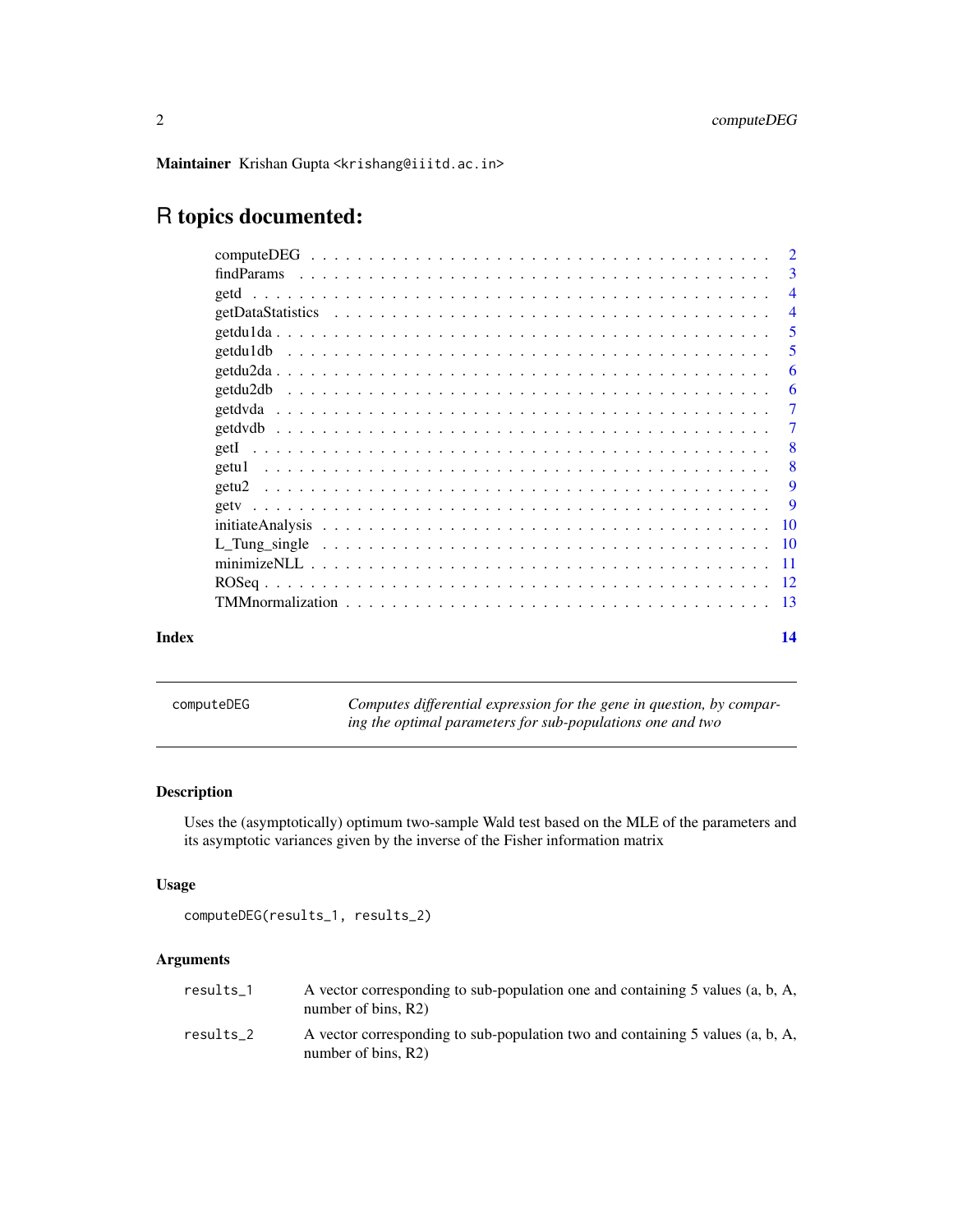#### <span id="page-2-0"></span>findParams 3

# Value

T The Wald test statistic for testing the null hypothesis

# See Also

[getI](#page-7-1), [findParams](#page-2-1)

<span id="page-2-1"></span>findParams *Finds the optimal values of parameters a and b that model the probability distribution of ranks, by Maximising the Log-Likelihood*

# Description

Takes in as input the read count data corresponding to one sub-population and the typical gene statistics. Then it splits the entire range into equally sized bins of size  $k * \sigma$ , where k is a scalar with a default value of 0.05, and  $\sigma$  is the standard deviation of the pulled expression estimates across the cell-groups. Each of these bins corresponds to a rank. Therefore, for each group, cell frequency for each bin maps to a rank. These frequencies are normalized group-wise by dividing by the total cell count within a concerned group.

# Usage

findParams(ds, geneStats)

# Arguments

| ds        | The (normalized and filtered) read count data corresponding to a sub-population                                                                               |
|-----------|---------------------------------------------------------------------------------------------------------------------------------------------------------------|
| geneStats | A vector containing 7 values corresponding to the gene data (maximum, mini-<br>mum, mean, standard deviation, upper multiple of the standard deviation, lower |
|           | multiple of standard deviation and log_2(fold change))                                                                                                        |

### Value

results A vector containing 5 values (a, b, A, number of bins, R2)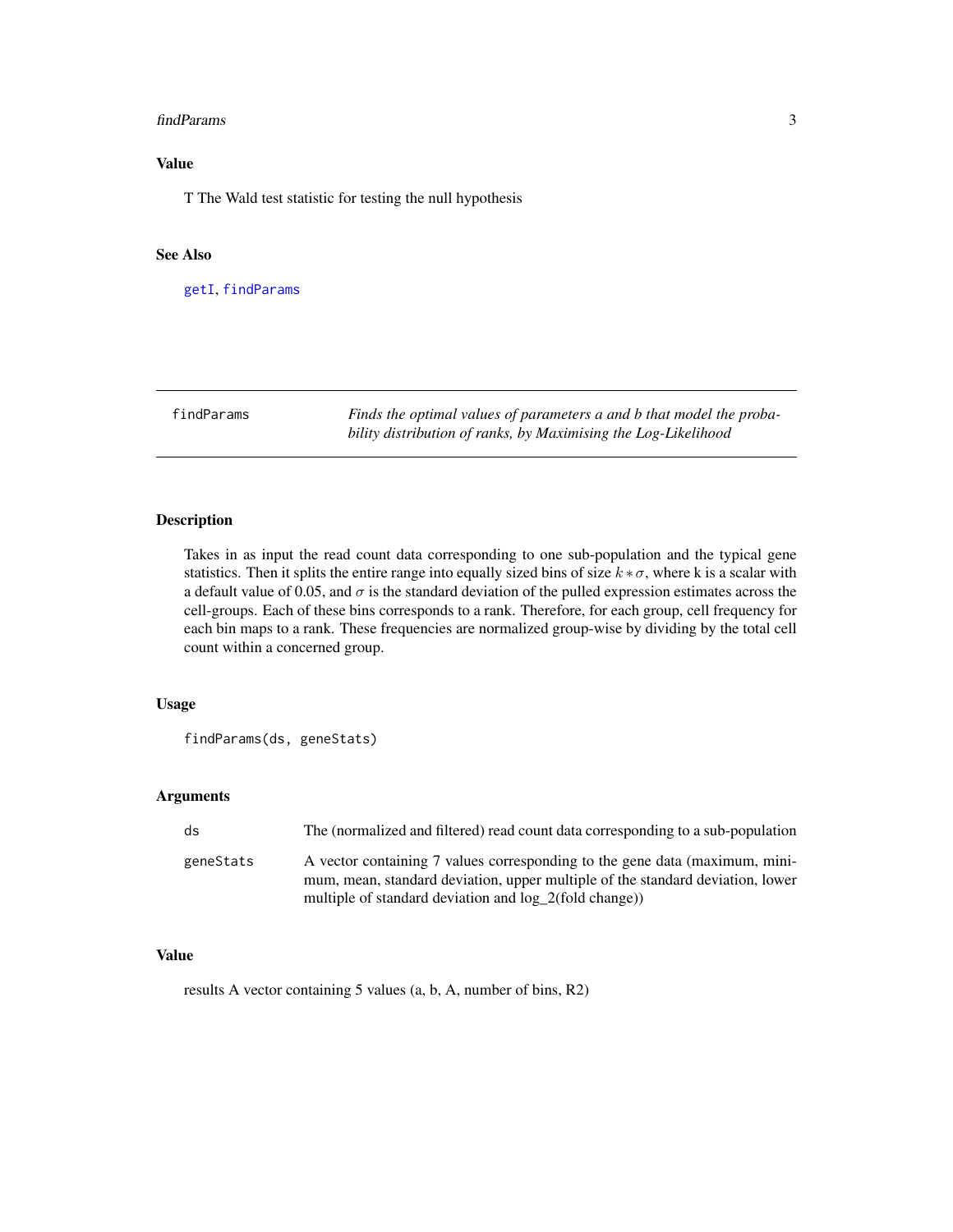<span id="page-3-0"></span>

Finds the double derivative of A with with respect to a, (a, b), b , (a, b) in respective templates from right to left. This first derivative is evaluated at the optimal (a\_hat, b\_hat). u1, v and u2 constitute the equations required for evaluating the first and second order derivatives of A with respect to parameters a and b

#### Usage

getd(u1, v, du1da, dvda)

#### Arguments

| u1    | пl                                                 |
|-------|----------------------------------------------------|
| v     |                                                    |
| du1da | First derivative of u1 with respect to parameter a |
| dvda  | First derivative of v with respect to parameter a  |

# Value

d2logAda2

getDataStatistics *Evaluates statistics of the read counts corresponding to the gene*

# Description

Takes in the complete read count vector corresponding to the gene (sp) and also the data corresponding to the two sub-populations (sp1 and sp2)

#### Usage

```
getDataStatistics(sp, spOne, spTwo)
```
#### Arguments

| sp    | The complete (normalized and filtered) read count data corresponding to the<br>gene in question |
|-------|-------------------------------------------------------------------------------------------------|
| sp0ne | The (normalized and filtered) read count data corresponding to the first sub-<br>population     |
| spTwo | The (normalized and filtered) read count data corresponding to the second sub-<br>population    |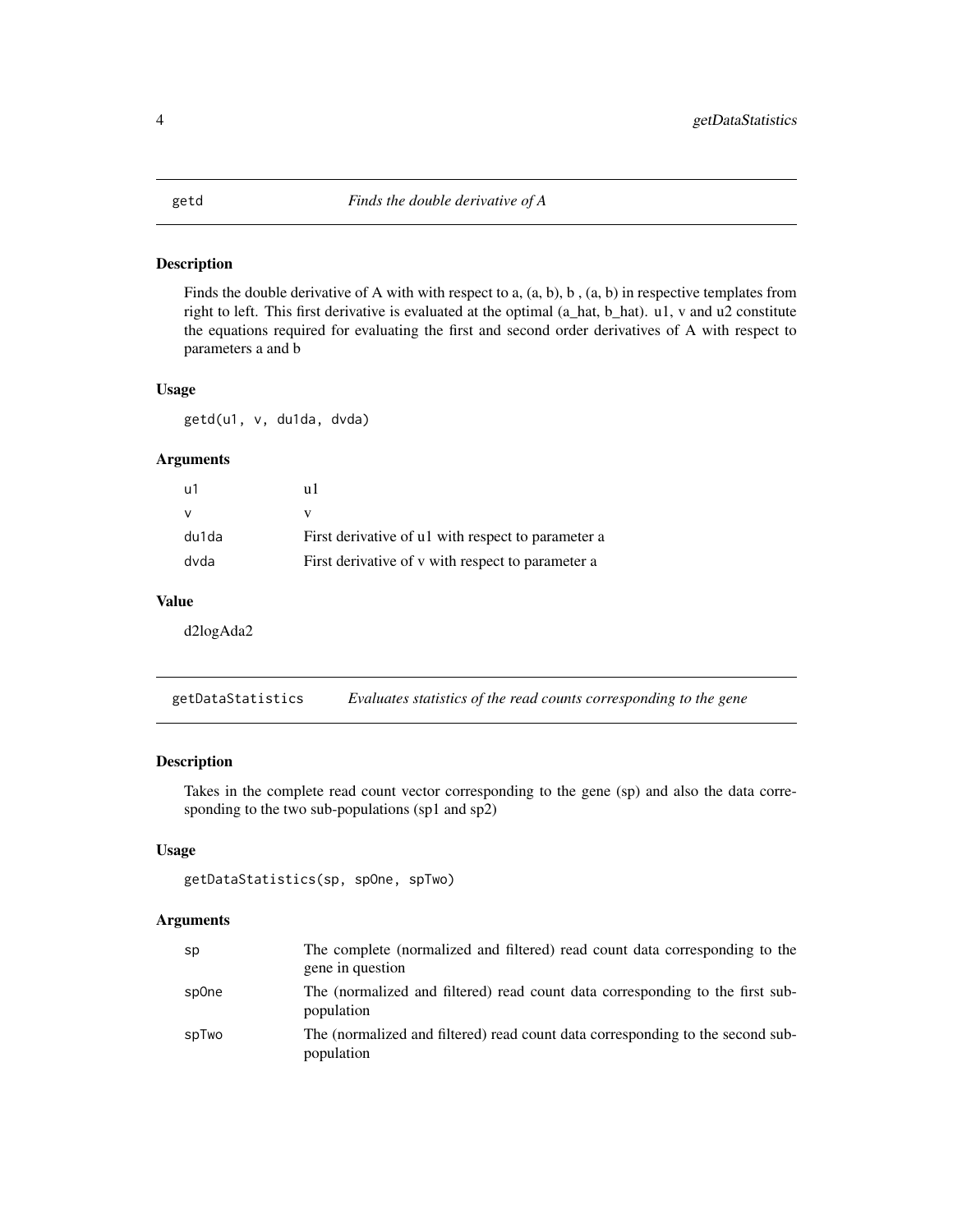#### <span id="page-4-0"></span>getdu1da 5 5 km s = 5 5 km s = 5 5 km s = 5 5 km s = 5 5 km s = 5 5 km s = 5 5 km s = 5 5 km s = 5 5 km s = 5

# Value

geneStats A vector containing 6 values corresponding to the gene data(maximum, minimum, mean, standard deviation, upper multiple of standard deviation and lower multiple of standard deviation)

| getdu1da | Finds the first derivative of ul with respect to a. This first derivative is |
|----------|------------------------------------------------------------------------------|
|          | evaluated at the optimal $(a$ <sub>-</sub> hat, $b$ <sub>-</sub> hat).       |

### Description

u1, v and u2 constitute the equations required for evaluating the first and second order derivatives of A with respect to parameters a and b

# Usage

getdu1da(coefficients, r)

# Arguments

| coefficients | the optimal values of a and b |
|--------------|-------------------------------|
|              | the rank vector               |

# Value

du1da

| getdu1db | Finds the first derivative of ul with respect to b. This first derivative is |
|----------|------------------------------------------------------------------------------|
|          | evaluated at the optimal (a_hat, b_hat).                                     |

# Description

u1, v and u2 constitute the equations required for evaluating the first and second order derivatives of A with respect to parameters a and b

# Usage

```
getdu1db(coefficients, r)
```
# Arguments

| coefficients | the optimal values of a and b |
|--------------|-------------------------------|
|              | the rank vector               |

# Value

du1db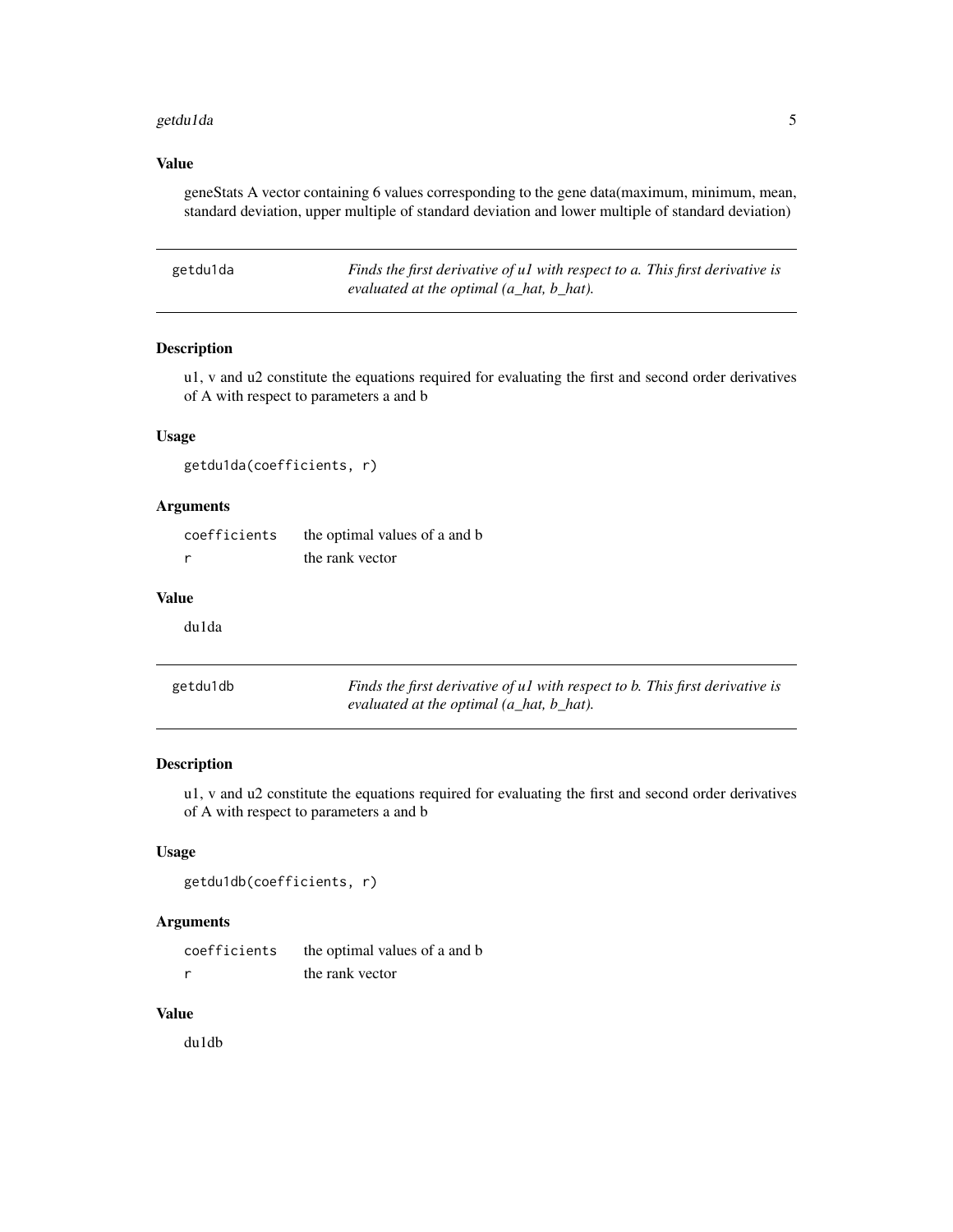<span id="page-5-0"></span>

u1, v and u2 constitute the equations required for evaluating the first and second order derivatives of A with respect to parameters a and b

# Usage

getdu2da(coefficients, r)

# Arguments

| coefficients | the optimal values of a and b |
|--------------|-------------------------------|
|              | the rank vector               |

# Value

du2da

| getdu2db | Finds the first derivative of u2 with respect to b. This first derivative is |
|----------|------------------------------------------------------------------------------|
|          | evaluated at the optimal (a_hat, b_hat).                                     |

# Description

u1, v and u2 constitute the equations required for evaluating the first and second order derivatives of A with respect to parameters a and b

# Usage

```
getdu2db(coefficients, r)
```
# Arguments

| coefficients | the optimal values of a and b |
|--------------|-------------------------------|
|              | the rank vector               |

# Value

du2db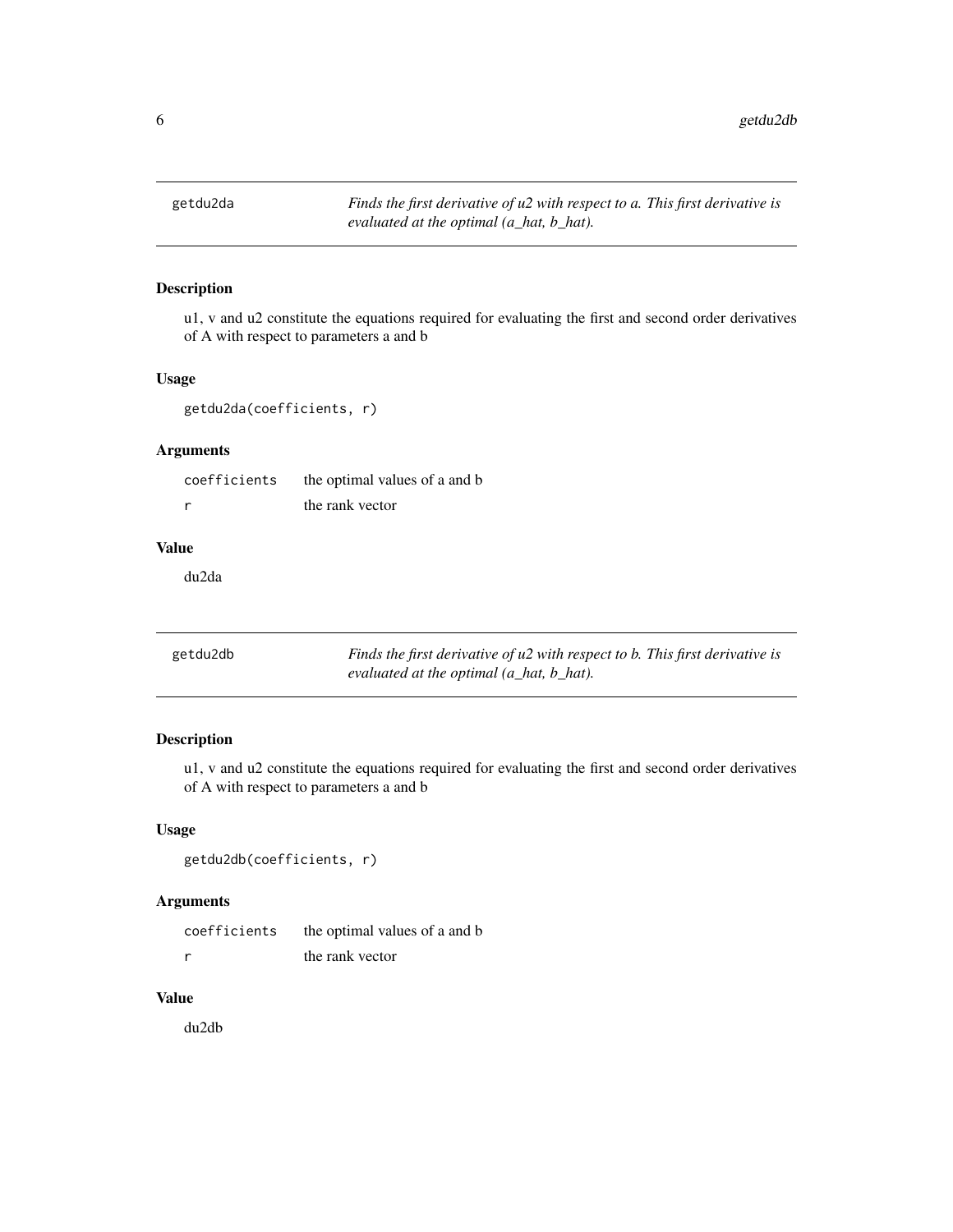<span id="page-6-0"></span>getdvda *Finds the first derivative of v with respect to a. This first derivative is evaluated at the optimal (a\_hat, b\_hat).*

# Description

u1, v and u2 constitute the equations required for evaluating the first and second order derivatives of A with respect to parameters a and b

# Usage

getdvda(coefficients, r)

# Arguments

| coefficients | the optimal values of a and b |
|--------------|-------------------------------|
|              | the rank vector               |

# Value

dvda

| getdvdb | Finds the first derivative of v with respect to b. This first derivative is |  |
|---------|-----------------------------------------------------------------------------|--|
|         | evaluated at the optimal $(a_1, b_2, b_3)$ .                                |  |

# Description

u1, v and u2 constitute the equations required for evaluating the first and second order derivatives of A with respect to parameters a and b

# Usage

```
getdvdb(coefficients, r)
```
# Arguments

| coefficients | the optimal values of a and b |
|--------------|-------------------------------|
|              | the rank vector               |

# Value

dvdb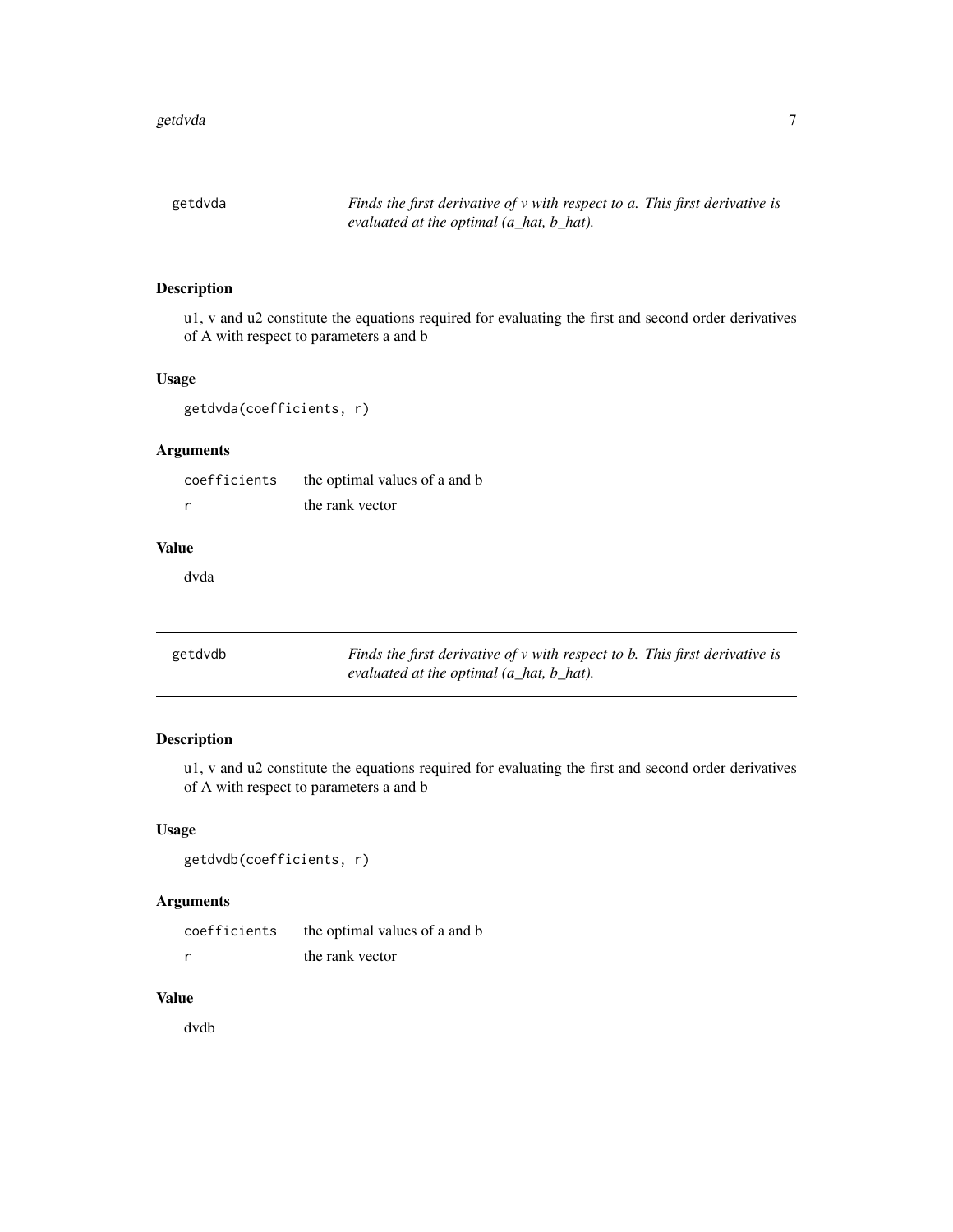<span id="page-7-1"></span><span id="page-7-0"></span>

The Fisher Information Matrix and its derivatives are essential to evulate the minima of log likelihood

# Usage

getI(results)

# Arguments

results A vector containing 5 values (a, b, A, number of bins, R2)

# Value

I The Fisher Information Matrix

getu1 *Computes u1*

# Description

u1, v and u2 constitute the equations required for evaluating the first and second order derivatives of A with respect to parameters a and b

# Usage

getu1(coefficients, r)

# Arguments

| coefficients | the optimal values of a and b |
|--------------|-------------------------------|
| - r          | the rank vector               |

# Value

u1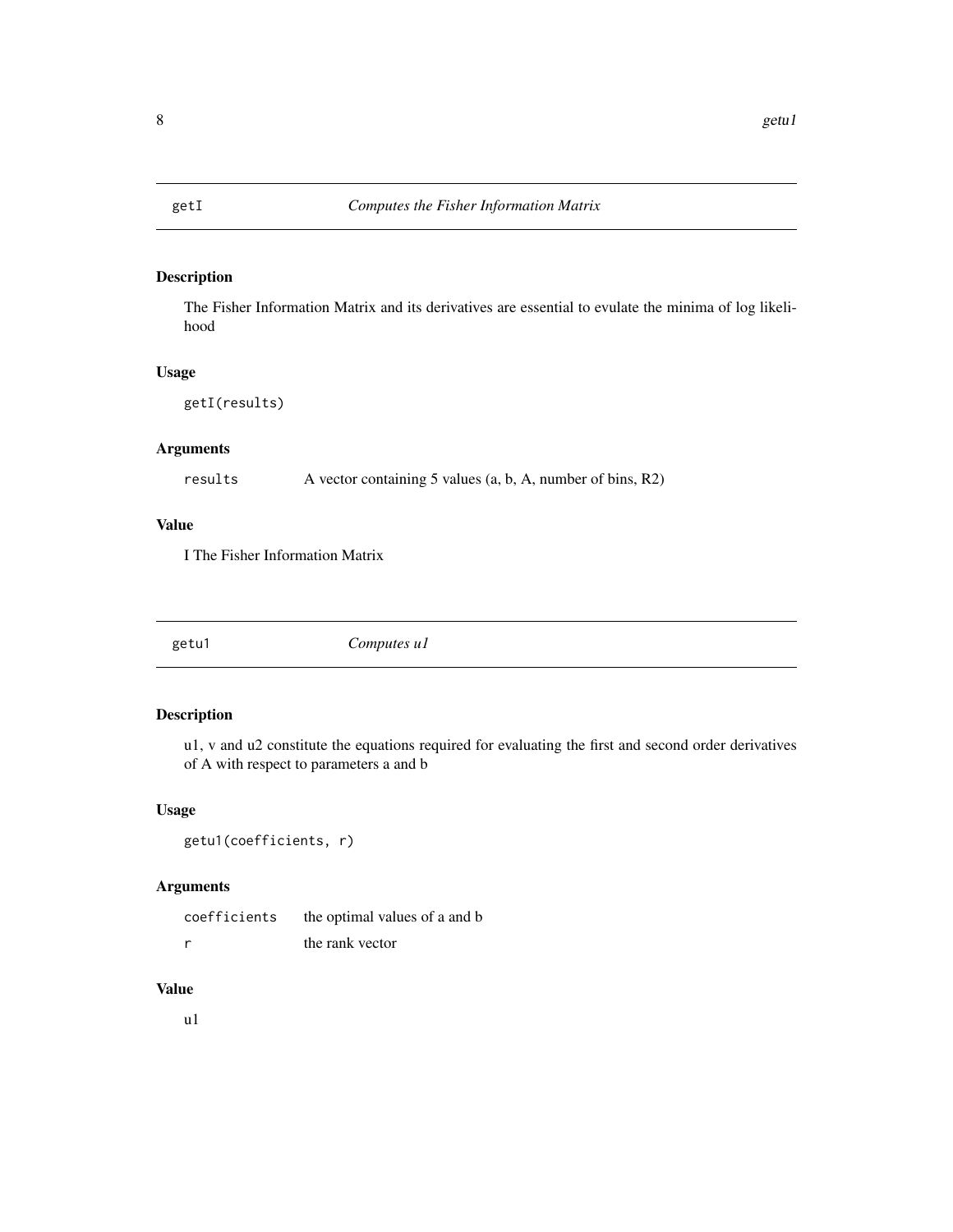<span id="page-8-0"></span>

u1, v and u2 constitute the equations required for evaluating the first and second order derivatives of A with respect to parameters a and b

# Usage

```
getu2(coefficients, r)
```
# Arguments

| coefficients | the optimal values of a and b |
|--------------|-------------------------------|
|              | the rank vector               |

# Value

u2

getv *Computes v*

# Description

u1, v and u2 constitute the equations required for evaluating the first and second order derivatives of A with respect to parameters a and b

# Usage

```
getv(coefficients, r)
```
# Arguments

| coefficients | the optimal values of a and b |
|--------------|-------------------------------|
|              | the rank vector               |

# Value

v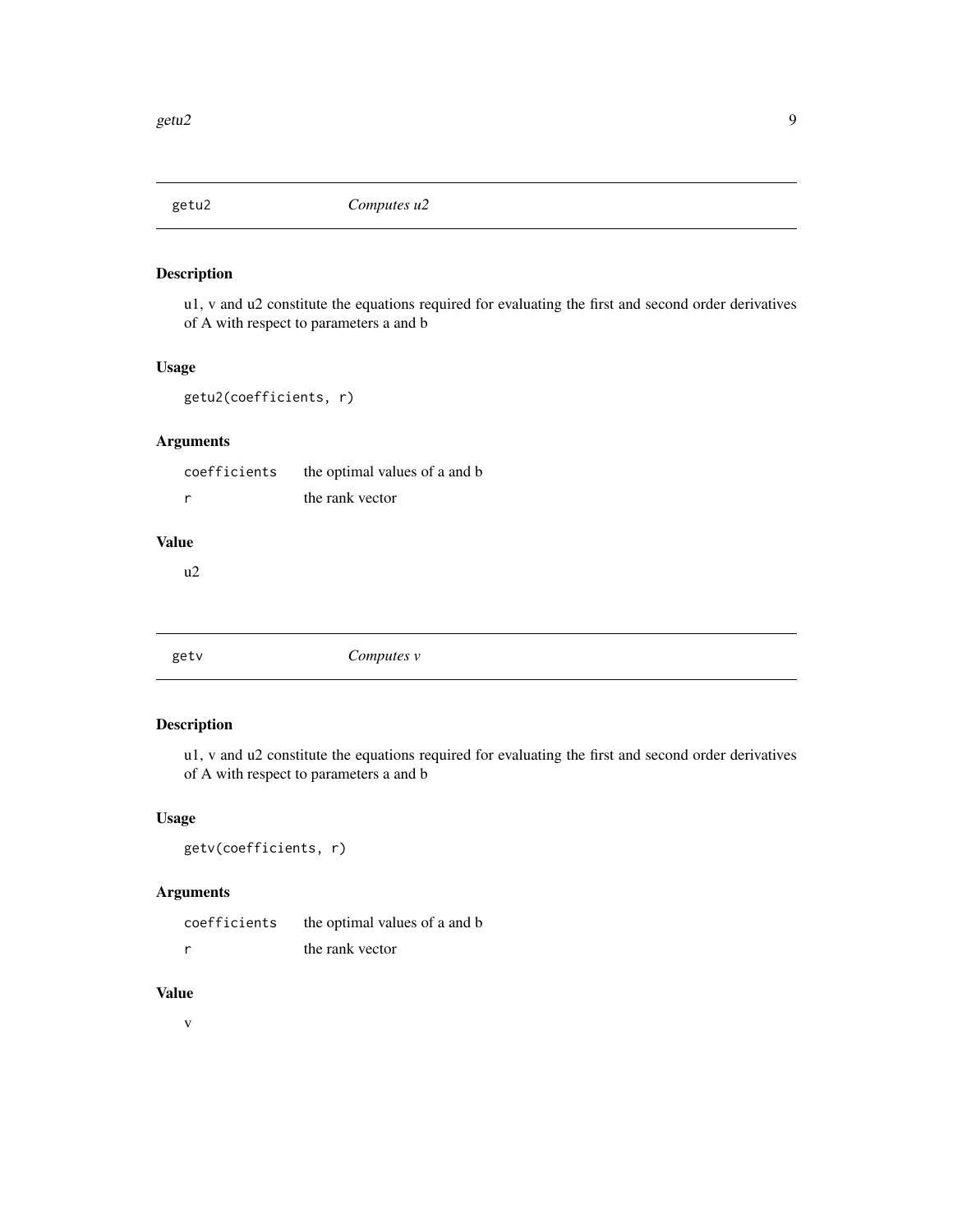<span id="page-9-0"></span>

Takes in the row index which corresponds to a gene and evaluates for differential expression across two cell types.

#### Usage

initiateAnalysis(gene, scdata, scgroups, classOne, classTwo)

# Arguments

| gene     | The row index of the normalised and filtered, read count matrix                                  |
|----------|--------------------------------------------------------------------------------------------------|
| scdata   | The normalised and filtered, read count matrix                                                   |
| scgroups | The location of the two sub-populations                                                          |
| classOne | The location of the first sub-population, for example, sample names as given as<br>columns names |
| classTwo | The location of thesecond sub-population, for example, sample names as given<br>as columns names |

#### Value

combinedResults A vector containing 12 values (gr1: a, g1: b, gr1: A, gr1: number of bins, gr1: R2, gr2: a, gr2: b, gr2: A, gr2: number of bins, gr2: R2, T, p)

L\_Tung\_single *Single cell samples for DE genes analysis*

#### Description

Three replicates from three human induced pluripotent stem cell (iPSC) lines were considered. 96 single cells were considered in each of the three replicates corresponding to one of the three individuals (these shall be referred to by their labels NA19098,NA19101 and NA19239)

# Usage

data("L\_Tung\_single")

# Format

The format is: list of cells corresponding NA19098 versus NA19101 and groups labels.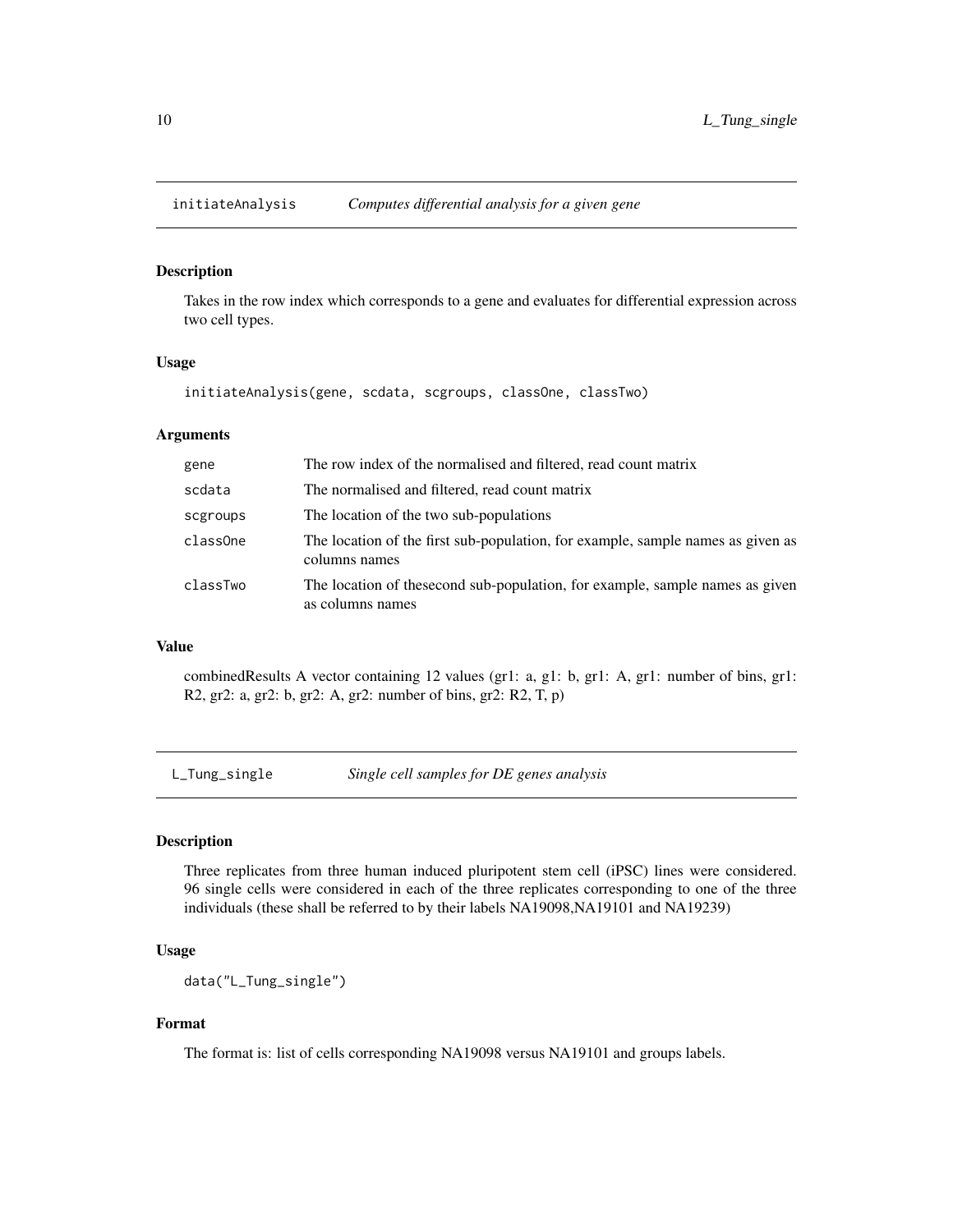# <span id="page-10-0"></span>minimizeNLL 11

# Details

filtered and normalized data

# Source

Tung, P.-Y.et al.Batch effects and the effective design of single-cell geneexpression studies.Scientific reports7, 39921 (2017).

# References

Tung, P.-Y.et al.Batch effects and the effective design of single-cell geneexpression studies.Scientific reports7, 39921 (2017).

# Examples

data(L\_Tung\_single) ## summary(ROSeq::L\_Tung\_single)

| minimizeNLL | Minimizes the Negative Log-Likelihood by iterating across values of |
|-------------|---------------------------------------------------------------------|
|             | parameters a and b                                                  |

# Description

Takes in as input a vector of values (coefficients), the number of bins and the normalized probability dsitribution of ranks

# Usage

minimizeNLL(coefficients, r, readCount)

# Arguments

|           | coefficients A vector containing two values for a and b                     |
|-----------|-----------------------------------------------------------------------------|
|           | The number of bins                                                          |
| readCount | A vector of (normalized) frequency of read counts that fall within each bin |

# Value

NLL Negative-Log Likelihood for the input coefficients

# See Also

[findParams](#page-2-1)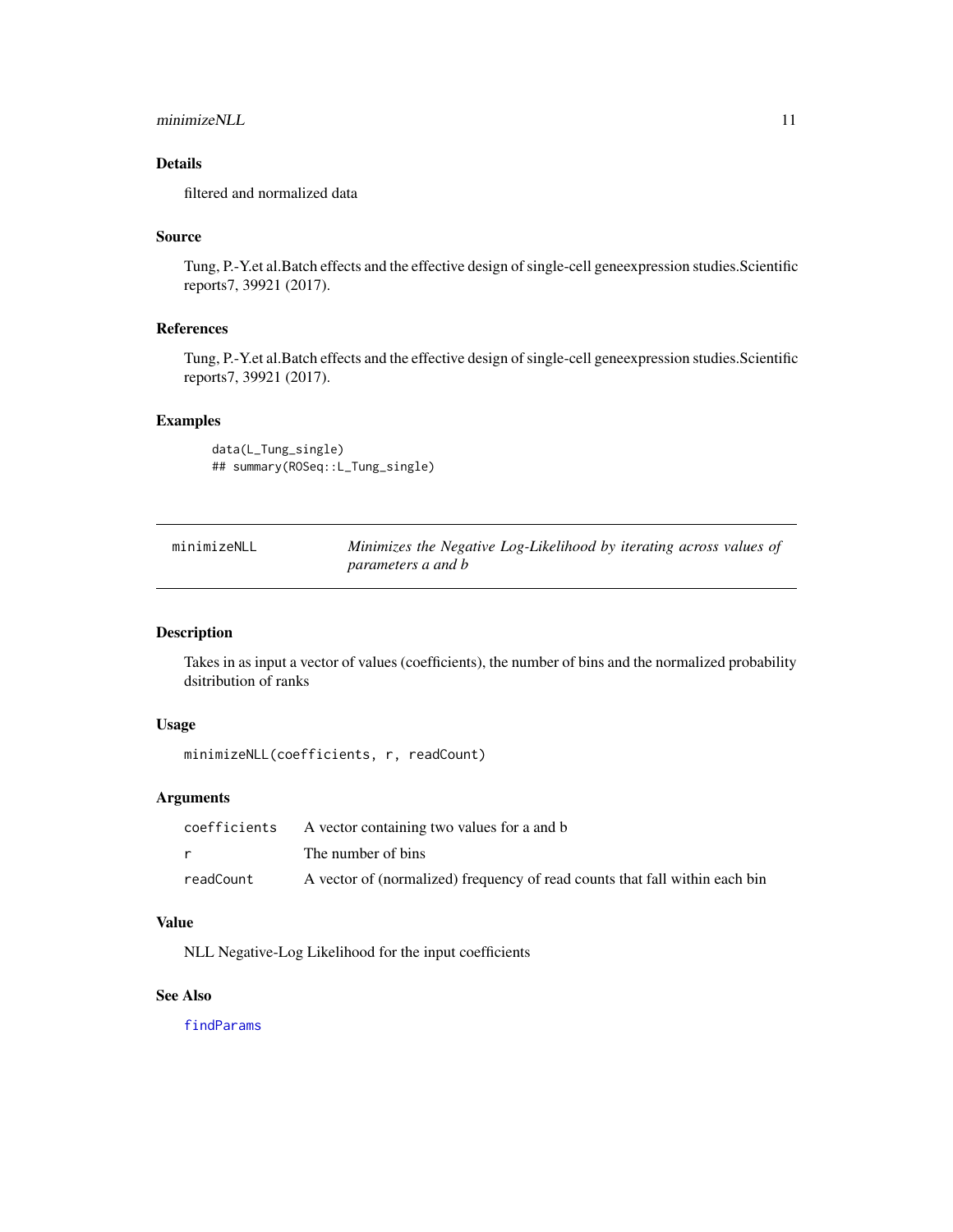<span id="page-11-0"></span>ROSeq *Modeling expression ranks for noise-tolerant differential expression analysis of scRNA-Seq data*

# Description

Takes in the complete filtered and normalized read count matrix, the location of the two subpopulations and the number of cores to be used

# Usage

```
ROSeq(countData, condition, numCores = 1)
```
#### **Arguments**

| countData | The normalised and filtered, read count matrix, with row names as genes name/ID<br>and column names as sample id/name |
|-----------|-----------------------------------------------------------------------------------------------------------------------|
| condition | Labels for the two sub-populations                                                                                    |
| numCores  | The number of cores to be used                                                                                        |

# Value

pValues and FDR adjusted p significance values

# Examples

```
countData<-list()
countData$count<-ROSeq::L_Tung_single$NA19098_NA19101_count
countData$group<-ROSeq::L_Tung_single$NA19098_NA19101_group
head(countData$count)
gene_names<-rownames(countData$count)
countData$count<-apply(countData$count,2,function(x) as.numeric(x))
rownames(countData$count)<-gene_names
countData$count<-countData$count[,colSums(countData$count> 0) > 2000]
g_keep <- apply(countData$count,1,function(x) sum(x>2)>=3)
countData$count<-countData$count[g_keep,]
countData$count<-limma::voom(ROSeq::TMMnormalization(countData$count))
output<-ROSeq(countData=countData$count$E, condition = countData$group)
output
```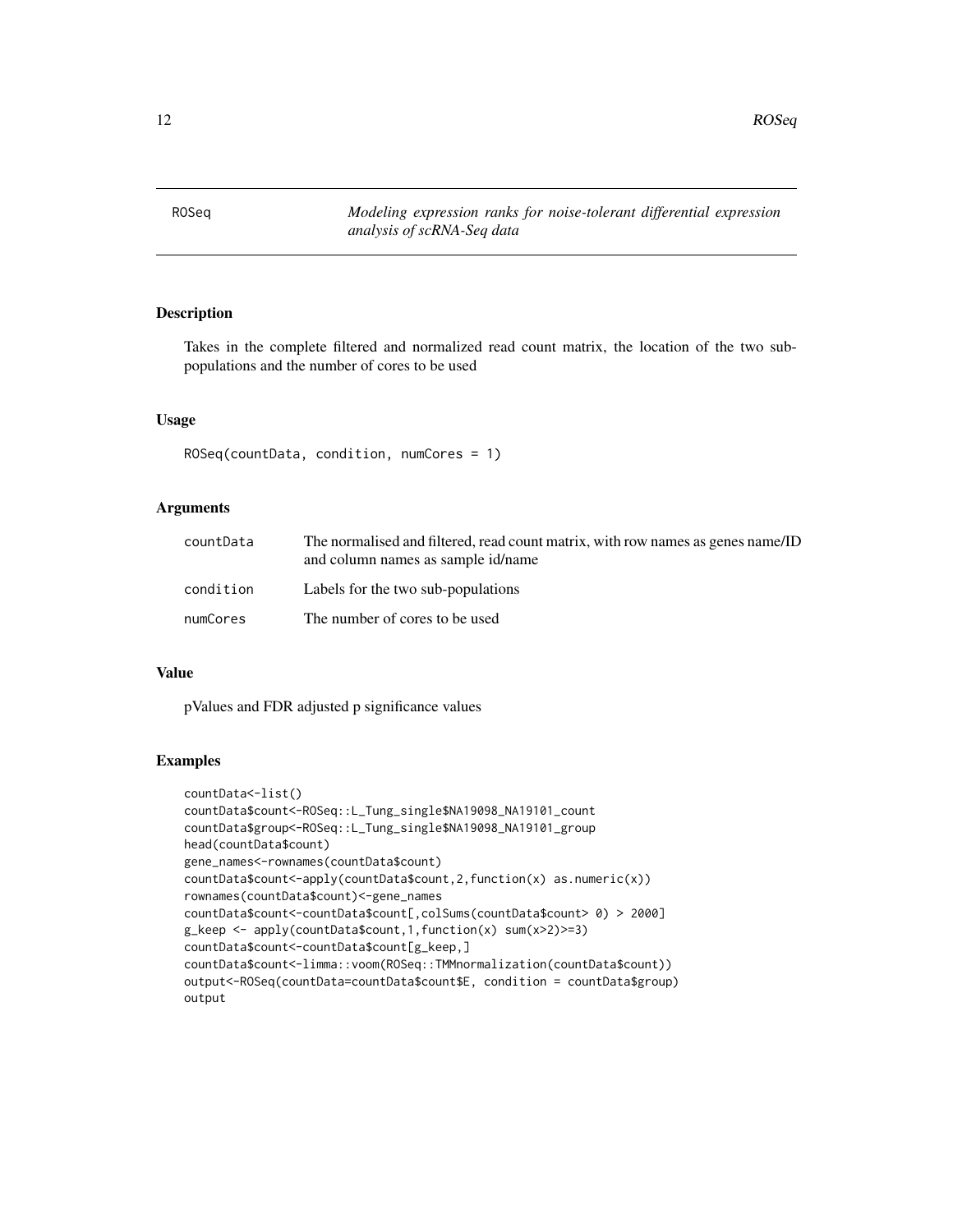<span id="page-12-0"></span>TMMnormalization *TMM Normalization.*

# Description

Trimmed Means of M values (TMM) normalization (on the basis of edgeR package)

#### Usage

```
TMMnormalization(countTable)
```
# Arguments

countTable The filtered, read count matrix, with row names as genes name/ID and column names as sample id/name

# Value

countTableTMM

# Examples

```
countData<-list()
countData$count<-ROSeq::L_Tung_single$NA19098_NA19101_count
countData$group<-ROSeq::L_Tung_single$NA19098_NA19101_group
head(countData$count)
gene_names<-rownames(countData$count)
countData$count<-apply(countData$count,2,function(x) as.numeric(x))
rownames(countData$count)<-gene_names
countData$count<-countData$count[,colSums(countData$count> 0) > 2000]
g_keep <- apply(countData$count,1,function(x) sum(x>2)>=3)
countData$count<-countData$count[g_keep,]
countTableTMM<-ROSeq::TMMnormalization(countData$count)
countTableTMM
```